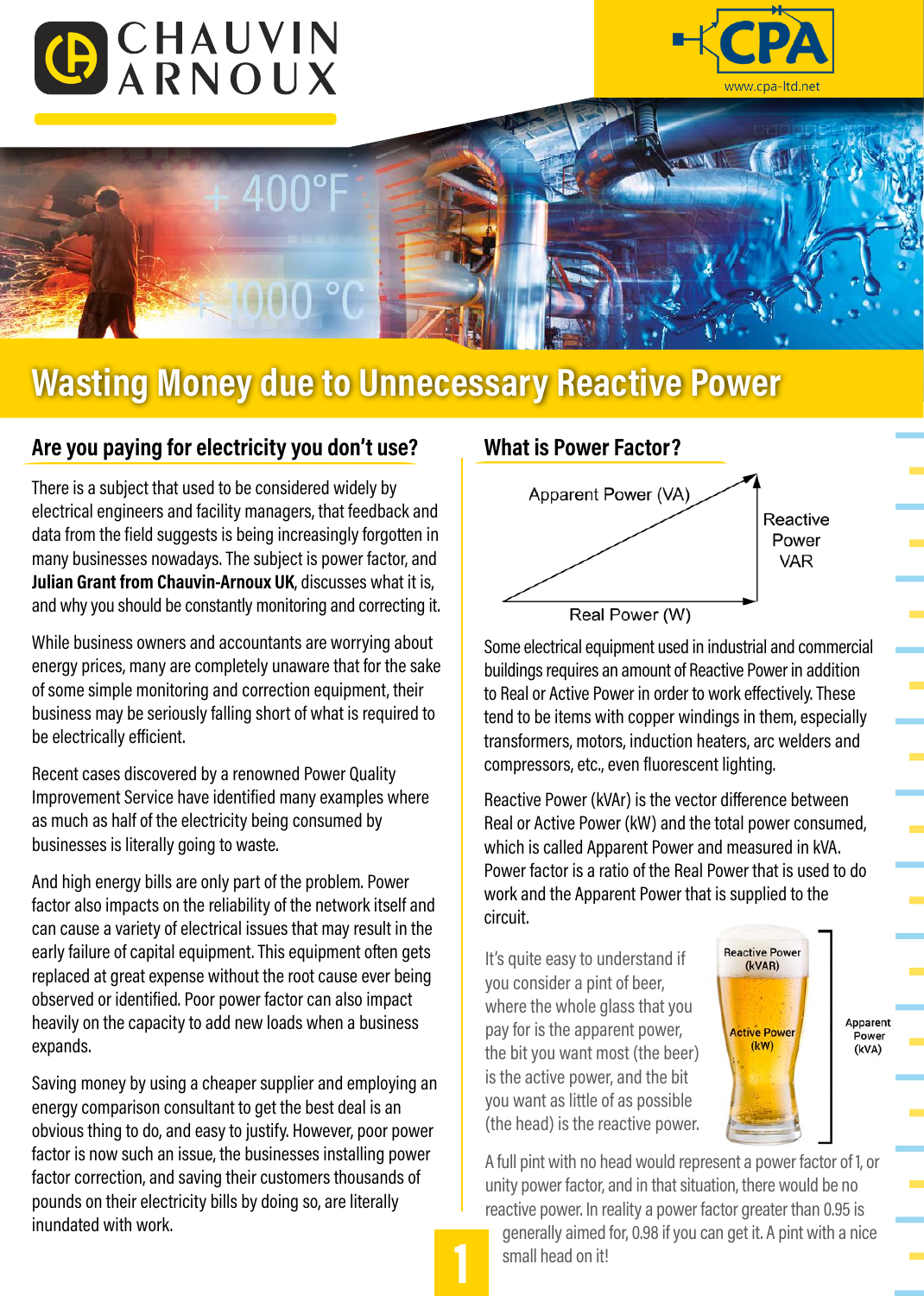

According to The Carbon Trust it is not uncommon for industrial installations to be operating at power factors between 0.7 and 0.8, which is surprising since measuring power factor is not at all difficult. It can be routinely measured using portable test instruments, or alternatively, can be permanently monitored in real-time with constantly displayed values, while also showing a multitude of other useful parameters including voltage, current and energy consumption. In this situation it is also possible to set alarms to remotely warn the facility manager if the power factor strays below a pre-set limit.



*ENERIUM 300 Power Monitor* 

Similarly, while specification of a power factor correction (PFC) system requires knowledge of several factors including the voltage level and typical usage of the reactive loads on-site, the usage profile across the site, and the power quality required by the on-site loads, all of this is easily measured and calculated. PFC systems are a fraction of the cost of the potential savings they can bring.

The simplest form of PFC involves fitting capacitors, and it is worth shopping around and taking expert advice on the system that will suit you. If a single machine has a poor power factor, capacitors can be connected in parallel with the device, so that they compensate for the poor power factor whenever the machine is switched on.

If the power factor of a site is permanently poor and no single item of equipment is solely responsible, fixed PFC can be connected across the main power supply to the premises.

Where many machines are switching on and off at various times, the power factor may be subject to frequent change. In this case the amount of PFC needs to be controlled automatically. In other words, the banks of capacitors need to be selectively switched in and out of the power circuit appropriately. There are various solutions on the market for performing this capacitor bank switching automatically.

## **A typical industrial business**

Following a request in June 2016 to monitor its electrical supply by a metal fabrication business specialising in the design and manufacture of tubular and sheet metal sub-assemblies and screens, an average power factor of 0.73 was measured over a period of 4 days.



To put that into perspective, a power factor of 0.7 requires approximately 43% more current to do the same thing as an installation with unity power factor. A power factor of 0.5 requires approximately 200% (twice as much) current

to handle the same load. After the installation of appropriate automatic power factor correction equipment in January 2017 the average power factor monitored over a complete week increased to 0.98. The apparent power was reduced by just over 13%. Current dropped by between 10% and 17% per phase, and reactive power was reduced from 119kVAr to less than 8kVAr. These reductions were made even with a slight increase in demand during the 6 months between the initial measurements and the corrective action.